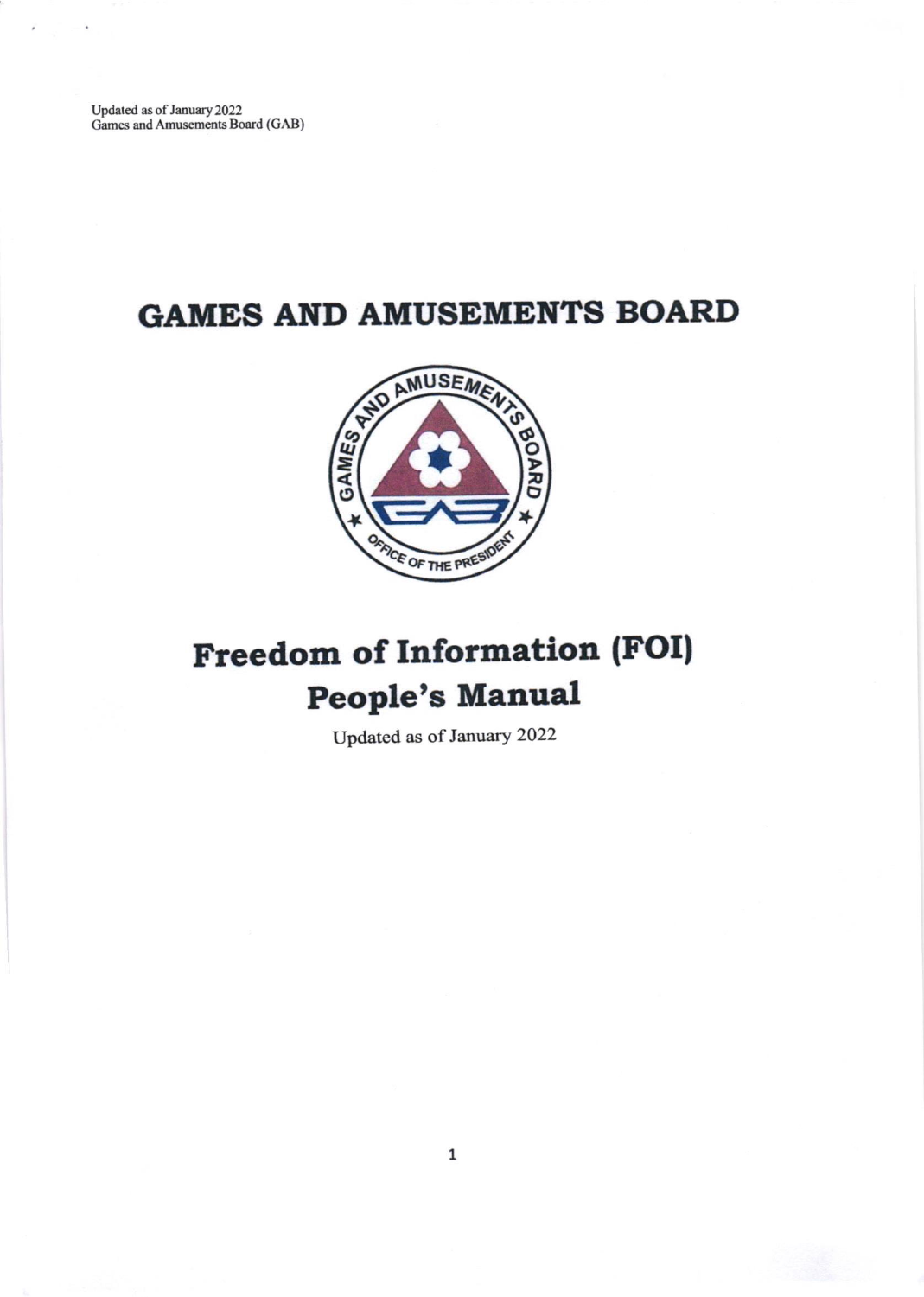Updated as of January 2022<br>Games and Amusements Board (GAB)

## TABLE OF CONTENTS

 $\mathcal{L}^{\pm}$  ,  $\mathcal{L}^{\pm}$ 

| I.   |    | Overview                                                         | Page No. |  |
|------|----|------------------------------------------------------------------|----------|--|
|      |    |                                                                  | 4        |  |
|      | 2. |                                                                  |          |  |
|      | 3. |                                                                  |          |  |
|      | 4. |                                                                  | 4        |  |
|      | 5. |                                                                  | 4        |  |
|      | 6. |                                                                  | 5        |  |
|      |    |                                                                  | 5        |  |
| Ш.   |    |                                                                  | 5        |  |
| Ш.   |    |                                                                  | 8        |  |
| IV.  |    |                                                                  | 8        |  |
|      | 1. |                                                                  | 8        |  |
|      | 2. |                                                                  | 9        |  |
|      | 3. | Transmittal of Request from FRO to Decision Maker                | 10       |  |
|      | 4. |                                                                  | 10       |  |
|      | 5. | Role of FRO to Transmit the Information to the Requesting Party  | 11       |  |
|      | 6. |                                                                  | 11       |  |
|      | 7. | Notice to the Requesting Party of the Approval/Denial of Request | 11       |  |
|      | 8. |                                                                  | 11       |  |
|      | 9. |                                                                  | -11      |  |
| v.   |    |                                                                  | 11       |  |
| VI.  |    |                                                                  | 12       |  |
| VII. |    |                                                                  | 12       |  |
|      |    |                                                                  | 12       |  |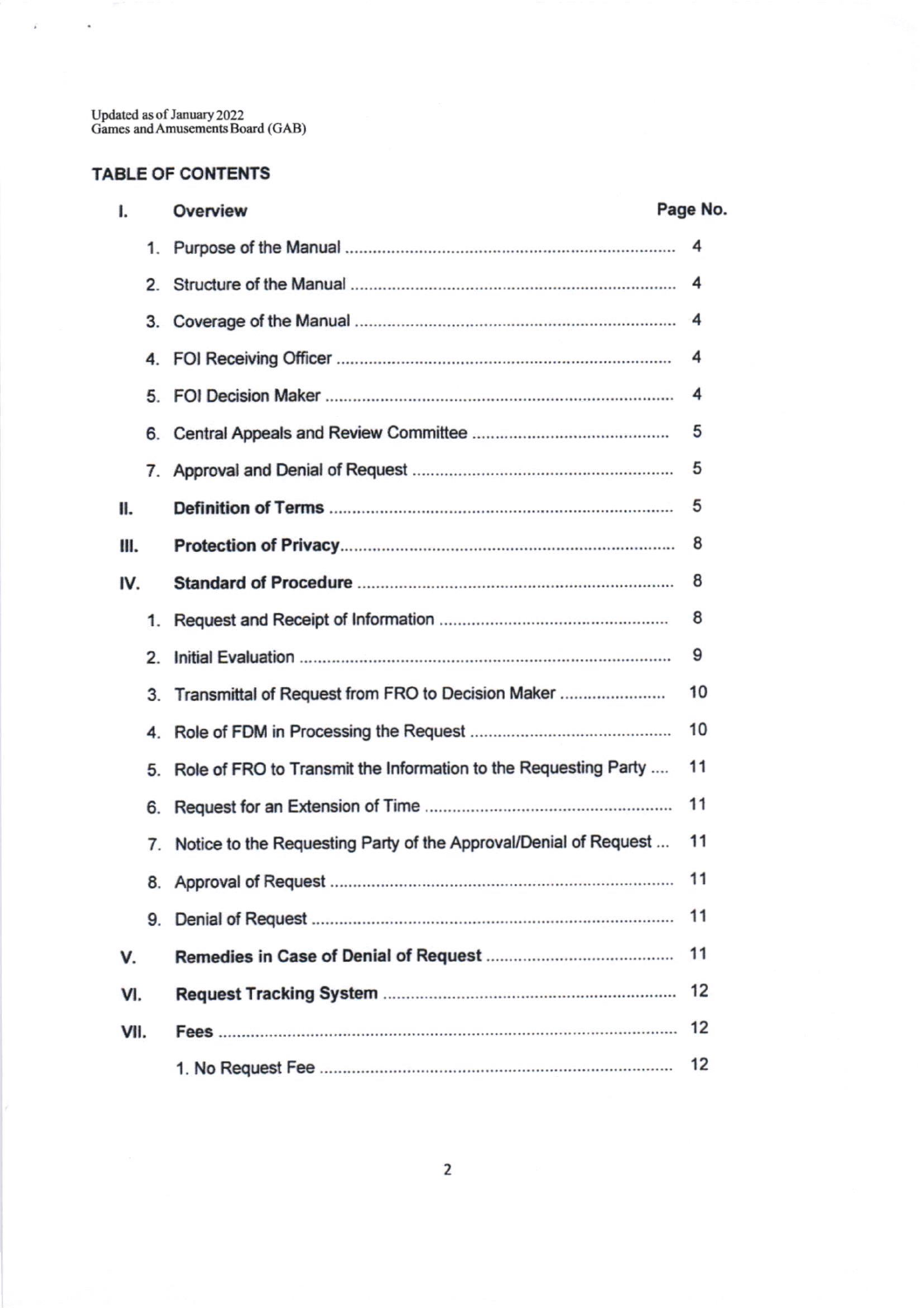$\vec{k}$ 

 $\sim$ 

|       | 2. Reasonable Cost of Reproduction and Copying of the Information . 12 |  |
|-------|------------------------------------------------------------------------|--|
|       |                                                                        |  |
| VIII. |                                                                        |  |
|       |                                                                        |  |
|       |                                                                        |  |
|       | 3. Provision for More Stringent Laws, Rules and Regulations  13        |  |
| IX.   |                                                                        |  |
|       |                                                                        |  |
|       |                                                                        |  |
|       |                                                                        |  |
|       |                                                                        |  |
|       |                                                                        |  |
|       |                                                                        |  |